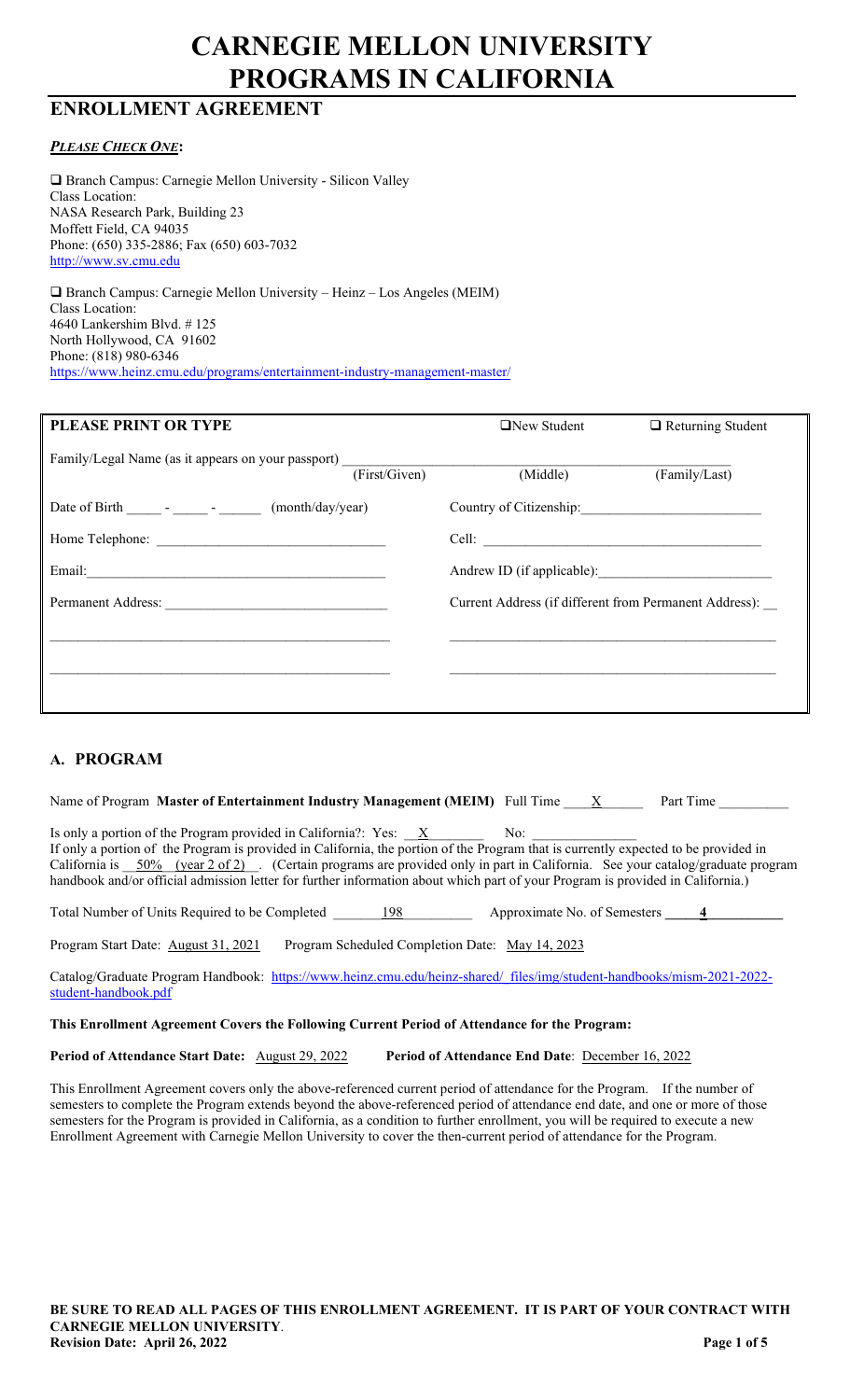# **B. FEES AND CHARGES FOR THE CURRENT PERIOD OF ATTENDANCE**

| Application Fee                        |          | Non-Refundable.                                                                                                                                      |
|----------------------------------------|----------|------------------------------------------------------------------------------------------------------------------------------------------------------|
| <b>Admission Deposit</b>               | $\theta$ | Non-Refundable (but credited towards tuition/student charges).                                                                                       |
| <b>Program Tuition*</b>                | 26,265   | Prorated upon withdrawal/leave of absence. See Refund Policy<br>provisions of this Enrollment Agreement.                                             |
| <b>Required University Fees</b>        | 339      | Non-Refundable after the 10th class day of the relevant semester.                                                                                    |
|                                        |          | See Refund Policy provisions of this Enrollment Agreement.                                                                                           |
| Books and Supplies (allowance)         | 1,106    | Est. cost for current period of attendance. Used, digital and rented<br>books and other factors may reduce/increase actual cost.                     |
| Student Tuition Recovery Fund (STRF)** | 67       | Non-Refundable (\$2.50 for every \$1,000 of net institutional<br>charges rounded to the nearest $$1,000$ ). See information below<br>about the STRF. |

#### **IMPORTANT INFORMATION ABOUT THESE FEES AND CHARGES:**

**OTHER FEES MAY APPLY.** For example, requests by students for official university documents (e.g., requests for transcripts, enrollment verifications and academic records) may require payment of the relevant fee(s), and students electing to enroll and participate in tuition payment plans must pay the relevant fees to the payment plan processor**. Information about the above required university fees and other fees can be found on Carnegie Mellon University's website, at [http://www.cmu.edu/sfs/.](http://www.cmu.edu/sfs/)** In addition to the above, **HEALTH INSURANCE IS ALSO REQUIRED**. Students are required to show proof of appropriate insurance coverage or purchase student health insurance coverage through Carnegie Mellon University's third party student health insurance program.

**SCHOLARSHIPS/AWARDS.** The fees and charges quoted above do not take into account or consider any scholarships or similar awards that have been or may be awarded to the student. A student must refer to the student's official financial award or admission letter(s) from Carnegie Mellon University to determine whether the student has been awarded any scholarships or similar awards, and the terms and conditions of those scholarships and awards.

\* If the student is enrolled in the Program on a part-time basis as indicated in Part A. Program section, the tuition quoted above is based on the student's expected enrollment in the typical part-time schedule for the Program. The student should refer to the student's online account at Carnegie Mellon University if the student does not enroll in the typical part-time schedule for the Program.

\*\* The quoted STRF does not take into account or consider any tuition scholarships or similar awards that have been or may be awarded to the student (see **SCHOLARSHIPS/AWARDS** above) or whether the student's tuition is being paid by a third party and the student has no obligation to repay that third party (see **ABOUT THE STUDENT TUITION RECOVERY FUND** below). If the student has been awarded tuition scholarships or similar awards and/or the student's tuition is being paid by a third party and the student has no obligation to repay that third party, the student's STRF may be less. The student should refer to the student's online account at Carnegie Mellon University for the actual amount of STRF due.

**ABOUT THE STUDENT TUITION RECOVERY FUND**: The State of California established the Student Tuition Recovery Fund (STRF) to relieve or mitigate economic loss suffered by a student in an educational program at a qualifying institution, who is or was a California resident while enrolled, or was enrolled in a residency program, if the student enrolled in the institution, prepaid tuition, and suffered an economic loss. Unless relieved of the obligation to do so, you must pay the state-imposed assessment for the STRF, or it must be paid on your behalf, if you are a student in an educational program, who is a California resident, or are enrolled in a residency program, and prepay all or part of your tuition. You are not eligible for protection from the STRF and you are not required to pay the STRF assessment, if you are not a California resident, or are not enrolled in a residency program. It is important that you keep copies of your enrollment agreement, financial aid documents, receipts, or any other information that documents the amount paid to the school. Questions regarding the STRF may be directed to the Bureau for Private Postsecondary Education, 1747 North Market Blvd, Suite 225, Sacramento, CA 95834, (916) 574-8900 or (888) 370-7589. To be eligible for STRF, you must be a California resident or enrolled in a residency program, prepaid tuition, paid or deemed to have paid the STRF assessment, and suffered an economic loss as a result of any of the following:

 1. The institution, a location of the institution, or an educational program offered by the institution was closed or discontinued, and you did not choose to participate in a teach-out plan approved by the Bureau or did not complete a chosen teach-out plan approved by the Bureau.

 2. You were enrolled at an institution or a location of the institution within the 120 day period before the closure of the institution or location of the institution, or were enrolled in an educational program within the 120 day period before the program was discontinued.

 3. You were enrolled at an institution or a location of the institution more than 120 days before the closure of the institution or location of the institution, in an educational program offered by the institution as to which the Bureau determined there was a significant decline in the quality or value of the program more than 120 days before closure.

4. The institution has been ordered to pay a refund by the Bureau but has failed to do so.

5. The institution has failed to pay or reimburse loan proceeds under a federal student loan program as required by law, or has failed to pay or reimburse proceeds received by the institution in excess of tuition and other costs.

 6. You have been awarded restitution, a refund, or other monetary award by an arbitrator or court, based on a violation of this chapter by an institution or representative of an institution, but have been unable to collect the award from the institution.

 7. You sought legal counsel that resulted in the cancellation of one or more of your student loans and have an invoice for services rendered and evidence of the cancellation of the student loan or loans.

To qualify for STRF reimbursement, the application must be received within four (4) years from the date of the action or event that made the student eligible for recovery from STRF. A student whose loan is revived by a loan holder or debt collector after a period of noncollection may, at any time, file a written application for recovery from STRF for the debt that would have otherwise been eligible for recovery. If it has been more than four (4) years since the action or event that made the student eligible, the student must have filed a written application for recovery within the original four (4) year period, unless the period has been extended by another act of law. However, no claim can be paid to any student without a social security number or a taxpayer identification number.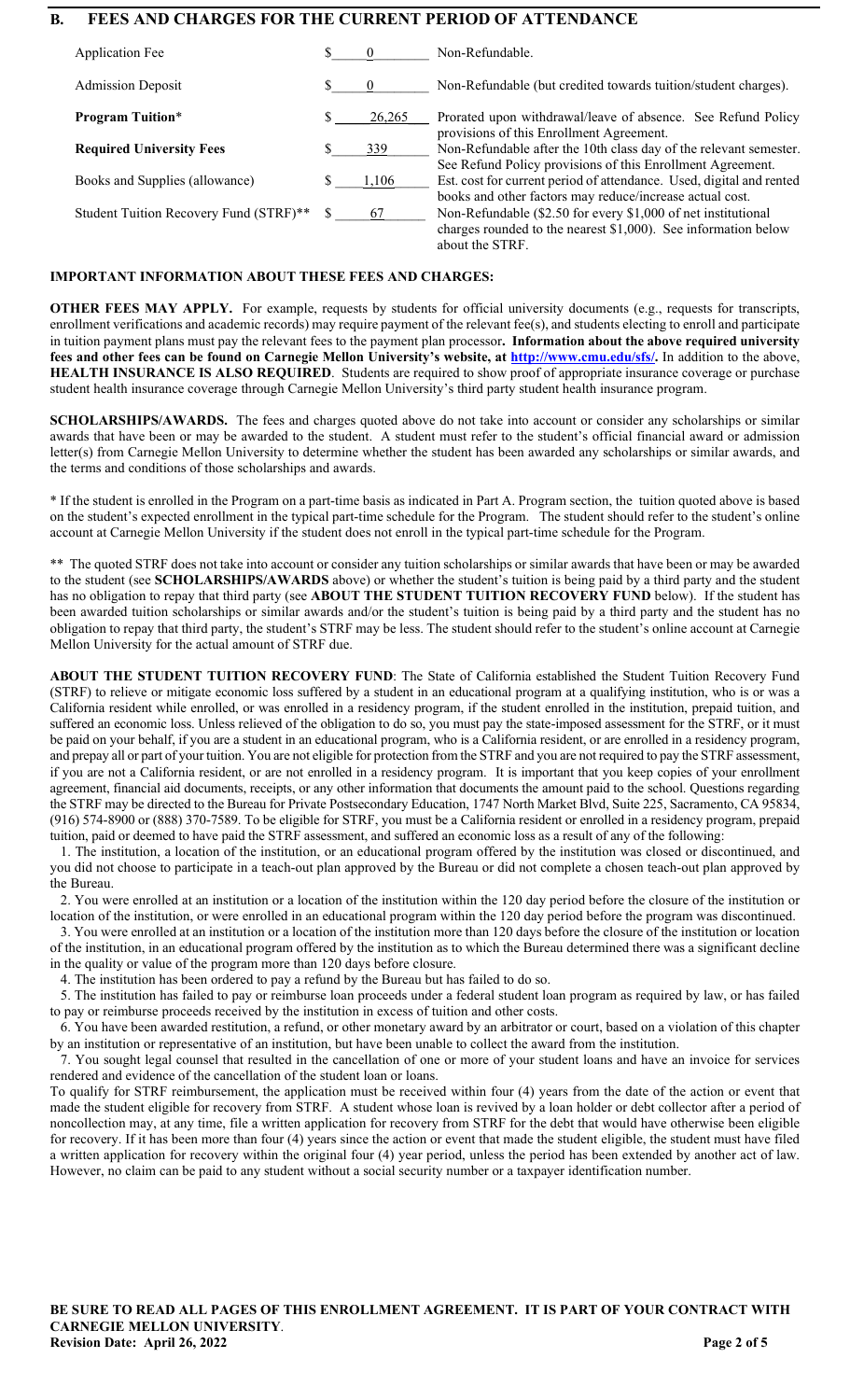#### **B. FEES AND CHARGES (CONT.)**

#### **ESTIMATED TOTAL FEES/CHARGES FOR THE ENTIRE PROGRAM \$ \_\_55,553\_\_\_\_ \_\_\_\_\_** \*

**\*YOU ARE RESPONSIBLE FOR THIS AMOUNT. IF YOU OBTAIN A STUDENT LOAN, YOU ARE RESPONSIBLE FOR REPAYING THE LOAN AMOUNT PLUS ANY INTEREST, LESS THE AMOUNT OF ANY REFUND**. However, the student is not responsible or obligated for all or portion of this amount to the extent (and only to the extent) that Carnegie Mellon University has expressly agreed, in a writing signed by an authorized representative of Carnegie Mellon University, with a thirdparty resource that the third-party resource, rather than the student, is responsible or obligated to Carnegie Mellon University for this amount. See Section 6, Student Obligation/Third Party Financing, of Part D. Other Agreements/Understandings of this Enrollment Agreement.

ESTIMATED TOTAL FEES/CHARGES ARE SUBJECT TO THE FOLLOWING: (1) FOLLOWING THE CURRENT PERIOD OF ATTENDANCE, TUITION AND REQUIRED UNIVERSITY FEES ARE SUBJECT TO CHANGE, AND STUDENTS ARE REQUIRED TO PAY THE THEN-CURRENT RATES FOR PROGRAM TUITION AND REQUIRED UNIVERSITY FEES EACH SEMESTER. TUITION TYPICALLY INCREASES EACH ACADEMIC YEAR BY NOT MORE THAN 5%. THE AMOUNT QUOTED ASSUMES TUITION WILL INCREASE BY 5% EACH ACADEMIC YEAR. ACTUAL TUITION EACH ACADEMIC YEAR MAY BE LESS IF TUITION DOES NOT INCREASE BY THAT PERCENTAGE; AND (2) IF ONLY A PORTION OF THE PROGRAM IS PROVIDED IN CALIFORNIA (SEE PART A. PROGRAM, ABOVE), THE AMOUNT QUOTED COVERS ONLY THE ESTIMATED TOTAL FEES/CHARGES FOR THE PORTION OF THE PROGRAM PROVIDED IN CALIFORNIA; AND (3) THE AMOUNT QUOTED DOES NOT INCLUDE ANY SCHOLARSHIPS OR SIMILAR AWARDS THAT HAVE BEEN OR MAY BE AWARDED TO THE STUDENT PURSUANT TO THE STUDENT'S OFFICIAL FINANCIAL AWARD OR ADMISSION LETTER(S) FROM CARNEGIE MELLON UNIVERSITY; AND (4) THE AMOUNT OF STRF ACTUALLY DUE FROM THE STUDENT MAY BE LESS THAN THE AMOUNT OF STRF INCLUDED IN THE ABOVE QUOTE.

#### **TOTAL FEES/CHARGES FOR CURRENT PERIOD OF ATTENDANCE \$ \_\_27,777\_\_\_\_\_\_\_\_\_\_\*\***

\*\* This amount is comprised of the application fee, if any, tuition, fees (student activities, technology and transportation), books and supplies (allowance), and any STRF, for the current period of attendance.

TOTAL FEES/CHARGES FOR CURRENT PERIOD OF ATTENEDANCE ARE SUBJECT TO THE FOLLOWING (1) THE AMOUNT QUOTED DOES NOT INCLUDE ANY SCHOLARSHIPS OR SIMILAR AWARDS THAT HAVE BEEN OR MAY BE AWARDED TO THE STUDENT PURSUANT TO THE STUDENT'S OFFICIAL FINANCIAL AWARD OR ADMISSION LETTER(S) FROM CARNEGIE MELLON UNIVERSITY; AND (2) THE AMOUNT OF STRF ACTUALLY DUE FROM THE STUDENT MAY BE LESS THAN THE AMOUNT OF STRF INCLUDED IN THE ABOVE QUOTE.

#### **FEES/CHARGES DUE UPON ENROLLMENT \$ \_\_\_\_0\_\_\_\_\_\_\_\_\_\*\*\***

\*\*\*This amount is comprised of the application fee, if any (if not previously paid by the student), and any admission deposit.

**Billing and Payment of Tuition and Fees**. Billing of tuition and fees (and, when applicable, STRF) for the relevant semester generally occurs at least thirty (30) days prior to the start of each semester. Payments are to be remitted on or before the due date indicated on the statement (this date is typically August 15 for the Fall semester, January 15 for the Spring semester and May15 for the Summer semester). You should always refer to your student online account at Carnegie Mellon University for the most up-to-date student account balance information. Further information about billing and payment can be found a[t http://www.cmu.edu/sfs/billing](http://www.cmu.edu/sfs/billing)

**Late Payment.** Any portion of your tuition and fees (and, when applicable, STRF) and other amounts owed by you to Carnegie Mellon University (collectively, your "student financial obligation") which is past due accrues interest at the highest rate permitted by applicable law, or one and one-half percent (1.5%) per calendar month, whichever is lower. Interest is assessed monthly on the unpaid portion of your student financial obligation that is past due commencing as of the last day of the month in which such portion was originally due until paid in full. Your student financial obligation includes any assessed interest. As a result, any assessed interest that remains unpaid as of the last day of the month following the month in which it was originally assessed becomes a part of your student financial obligation that is past due (and, therefore, will be assessed interest at the rate specified above commencing on the last day of that month until paid in full). Further information about failing to timely pay your student financial obligation can be found on Carnegie Mellon University's website, at<http://www.cmu.edu/sfs/billing/sfo.html>

I ACKNOWLEDGE AND AGREE THAT THE TERMS AND CONDITIONS OF THIS ENROLLMENT AGREEMENT ARE NOT SUBJECT TO AMENDMENT OR MODIFICATION BY ORAL AGREEMENT. I FURTHER ACKNOWLEDGE AND AGREE THAT NO ORAL STATEMENTS HAVE BEEN MADE TO ME THAT ARE CONTRARY TO WHAT IS CONTAINED IN THIS ENROLLMENT AGREEMENT. MY SIGNATURE BELOW CERTIFIES THAT I HAVE READ, UNDERSTAND AND AGREE TO THE TERMS AND CONDITIONS CONTAINED IN THIS ENROLLMENT AGREEMENT. THIS ENROLLMENT AGREEMENT IS LEGALLY BINDING WHEN SIGNED BY ME AND ACCEPTED BY CARNEGIE MELLON UNIVERSITY.

#### **I understand that this is a legally binding contract. My signature below certifies that I have read, understood, and agreed to my rights and responsibilities, and that the institution's cancellation and refund policies have been clearly explained to me.**

| Signature of Student                                                            | Date |  |
|---------------------------------------------------------------------------------|------|--|
| Signature of Student's Parent or Guardian (if Student is under age 18)          | Date |  |
| Signature and Title of Carnegie Mellon University Official Accepting Enrollment | Date |  |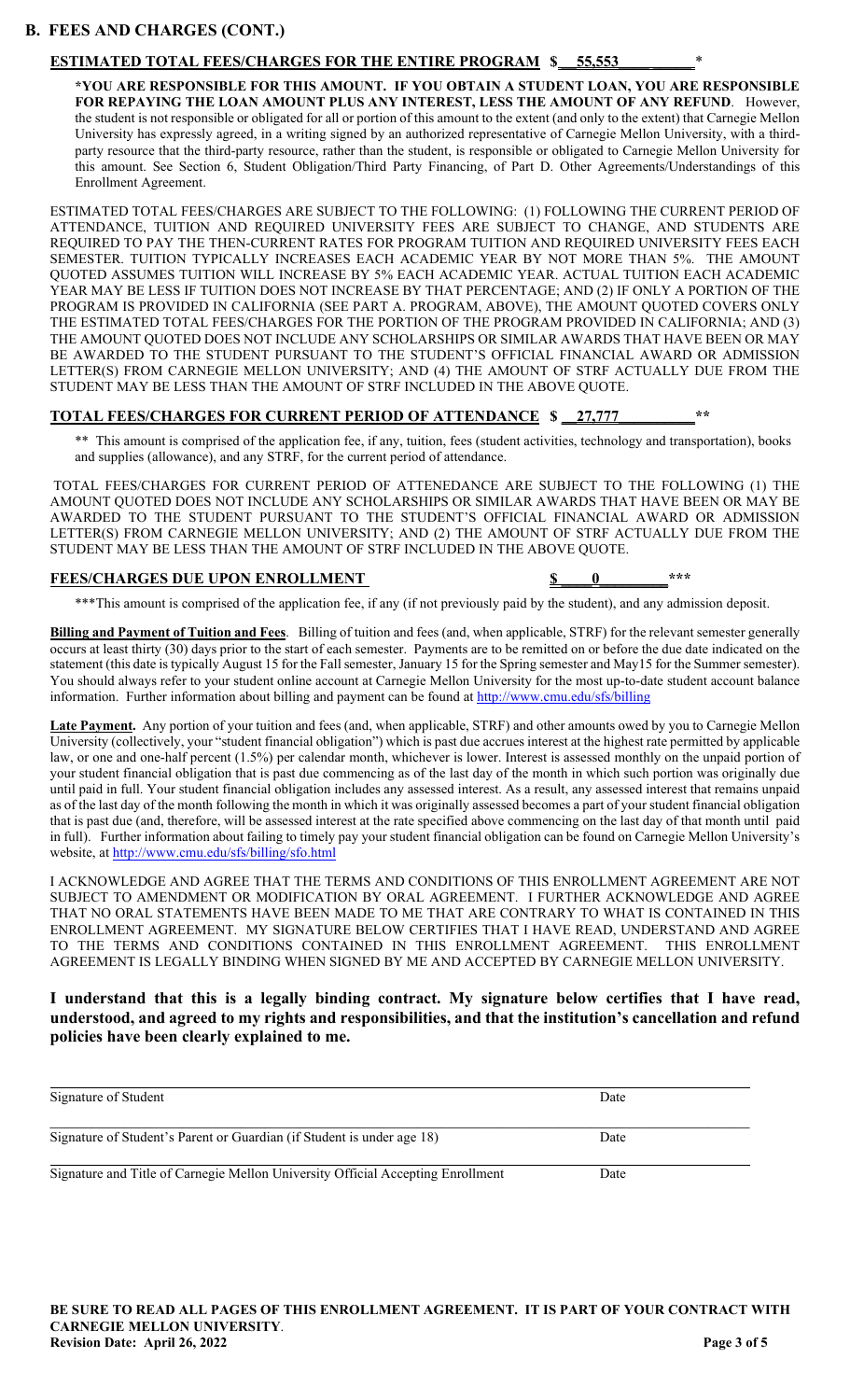# **C. STUDENT'S RIGHT TO CANCEL (WITHDRAWAL/LEAVES OF ABSENCE) AND REFUND POLICY**

# **STUDENT'S RIGHT TO CANCEL (WITHDRAWAL/LEAVES OF ABSENCE)**

- 1. You have the right to cancel this Enrollment Agreement by either taking a leave of absence from the Program (leaving Carnegie Mellon University temporarily with the firm and stated intention of returning) or by withdrawing from the Program (leaving Carnegie Mellon University with no intention of returning). If you withdraw or take a leave of absence from Carnegie Mellon University, you may be eligible for a tuition adjustment or a refund of certain fees (excluding any Application Fee, Enrollment Deposit, and any applicable STRF).
- 2. To cancel this Enrollment Agreement and take a leave of absence or withdraw, you must complete Carnegie Mellon University's Leave of Absence or Withdrawal form, as applicable, and return it to Carnegie Mellon University's Registrar's Office, at 5000 Forbes Ave., Warner Hall A12, Pittsburgh, PA 15213, or by e-mail at **cmuregistrar@andrew.cmu.edu**. The Leave of Absence and Withdrawal forms, and additional information regarding leaves of absence and withdrawal, can be found on Carnegie Mellon University's website, at<http://www.cmu.edu/hub/registrar/leaves-and-withdrawals/>
- If you notify Carnegie Mellon University of your intent to withdraw or take a leave of absence, your official date of withdrawal or leave of absence is the earliest of:
	- The date you began your withdrawal or leave of absence process at Carnegie Mellon University;
	- The date you notified your home department at Carnegie Mellon University;
	- The date you notified the associate dean of your College at Carnegie Mellon University; or
	- The date you notified the Carnegie Mellon University dean of students.
	- If you do not notify Carnegie Mellon University of your intent to withdraw or take a leave of absence, your official date of withdrawal or leave of absence is:
		- The midpoint of the relevant semester in which you withdraw or take a leave of absence;
		- The last date you attended an academically-related activity such as an exam, tutorial or study group, or the last day you turned in a class assignment.

#### **REFUND POLICY**

- Refunds in General. Students who withdraw from the Program or take a leave of absence after having paid the current semester's tuition and fees or receiving financial aid are subject to the following refund and repayment policies. No other charges are refundable. STRF, if any, is non-refundable.
- 2. **Exit Counseling.** All borrowers of Federal student loans must complete a Federally-mandated exit counseling session when graduating or dropping to less than half-time enrollment status, including by withdrawing or taking a leave of absence. Exit counseling prepares students for repayment. Students must complete an exit counseling session in its entirety, with complete and correct information; otherwise, the student's degree, diploma and official transcripts may be withheld. Information about exit counseling sessions can be found on Carnegie Mellon University's website, at https://www.cmu.edu/sfs/financial-aid/exitcounseling.html
- 3. **Withdrawals/Leaves On or Before 10th Class Day.** Students who withdraw or take a leave of absence on or before the 10th class day of the relevant semester may receive a refund of 100% of tuition and fees (excluding any Application Fee or Enrollment Deposit). STRF, if any, is non-refundable.
- Withdrawals/Leaves after 10<sup>th</sup> Class Day. Students who withdraw or take a leave of absence after the 10<sup>th</sup> class day of the relevant semester but before completing 60% of the semester will be assessed tuition based on the number of days completed within the semester. This includes calendar days, class and non-class days, from the first day of classes to the last day of final exams. Breaks which last five days or longer, including the preceding and subsequent weekends, are not counted. Thanksgiving and Spring Break are not counted. There is no tuition adjustment after 60% of the semester is completed. There is no refund of fees after the 10<sup>th</sup> class day of the relevant semester.
- 5. **Tuition Adjustment Appeals**. Students may appeal to have tuition adjustments for their leave of absence or withdrawal if they feel that they have extenuating circumstances. These appeals will be reviewed in the context of Carnegie Mellon University's tuition adjustment policy, as stated above. These appeals must be made in writing to Carnegie Mellon University's Registrar using Carnegie Mellon University's Tuition Appeal Adjustment form. Information about Carnegie Mellon University's tuition adjustment policy, and tuition adjustment appeals, can be found on Carnegie Mellon University's website, at <http://www.cmu.edu/sfs/tuition/adjustment/index.html>
- 6. **Repayment to Lenders/Third Parties.** If any portion of refundable tuition and/or fees was paid from the proceeds of a loan or third party, the refund may be sent to the lender, third party or, if appropriate, to the Federal or state agency that guaranteed or reinsured the loan, as required by law and/or Carnegie Mellon University policy. Any amount of the refund in excess of the unpaid balance of the loan shall be first used to repay any student financial aid programs from which the student received benefits, in proportion to the amount of the benefits received, and any remaining amount shall be paid to the student.
- Responsibility for Loan. If the student obtains a loan to pay for an educational program, the student will have the responsibility to repay the full amount of the loan plus interest, less the amount of any refund. If the student has received Federal student financial aid funds, the student is entitled to a refund of moneys not paid from Federal student financial aid program funds. If the student is eligible for a loan guaranteed by the Federal or state government and the student defaults on the loan, both of the following may occur: 1) The Federal or state government or a loan guarantee agency may take action against the student, including applying any income tax refund to which the person is entitled to reduce the balance owed on the loan. 2) The student may not be eligible for any other Federal student financial aid at another institution or other government assistance until the loan is repaid.